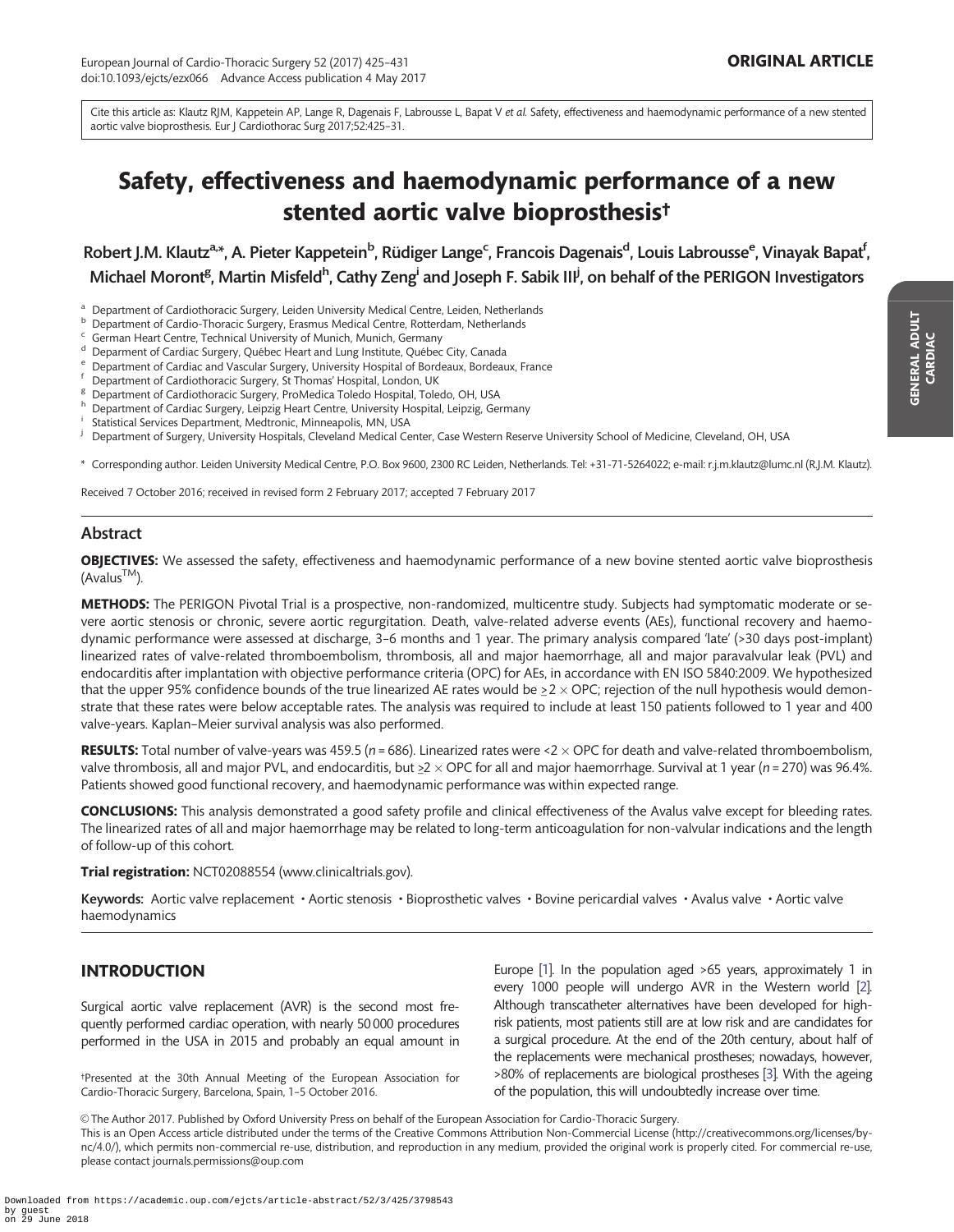## The ideal valve substitute does not exist, and each prosthetic valve has inherent limitations. Biocompatibility and the absence of the need for anticoagulation are the most important advantages of biological prostheses compared with mechanical valves, while limited durability is one of their shortcomings. Other issues related to valve prostheses are their implantability, pressure gradients, regurgitation and thrombogenicity. These characteristics drive the development of new prostheses with better performance. The Avalus<sup>TM</sup> valve (Medtronic, Minneapolis, MN, USA) is a new pericardial bioprosthesis designed for easy implantability, a low gradient across the valve and improved durability. In this report, we present the first results from a multicentre trial investigating the safety, effectiveness and haemodynamic performance of this new prosthesis in a cohort of patients with aortic valve disease and an indication for surgical AVR.

## MATERIALS AND METHODS

#### Study design

The PERIcardial SurGical AOrtic Valve ReplacemeNt (PERIGON) Pivotal Trial is a prospective, non-randomized, international, multicentre trial to evaluate the safety and effectiveness of the Avalus aortic valve bioprosthesis. The study was designed according to the recommendations of the International Organization for Standardization (ISO) standard for cardiac valve prostheses (EN ISO 5840:2009) [[4\]](#page-6-0) and the US Food and Drug Administration (FDA) heart valve guidance (2010) [[5\]](#page-6-0). The trial is being conducted at 36 sites in Europe, Canada and the USA.

This trial was designed and conducted in accordance with the Declaration of Helsinki and good clinical practice guidelines. The institutional review board of each centre approved the protocol, and written informed consent was obtained from all patients. All serious adverse events (AEs) and deaths were adjudicated by an independent clinical events committee. All study echocardiograms were analysed by an independent core laboratory (MedStar Health Research Institute, Washington, DC, USA). Safety oversight was provided by an independent data and safety monitoring board. This trial is registered at [www.clinicaltrials.gov](http://www.clinicaltrials.gov), NCT02088554.

#### Device and procedure

The Avalus aortic valve bioprosthesis is a bovine, stented, pericardial tissue valve that has a supra-annular design and a lower profile height than current bovine pericardial valves. Design details are provided in Fig. 1. A disposable valve holder is attached to the outflow of the valve to facilitate implantation. The valves sizes available for this study were 17, 19, 21, 23, 25, 27 and 29.

The implant technique for the Avalus bioprosthesis is similar to that for other stented aortic bioprosthetic valves. Surgeons were allowed to use their preferred implant technique and cardioplegic and cardiopulmonary bypass strategies. Appropriate postoperative anticoagulation therapy was left to the discretion of the physician. Current practice is too disparate and the guidelines inconclusive on the most appropriate postoperative anticoagulation regimen to justify a prespecified protocol. Our goal was to reflect the real world of surgical AVR as much as possible.

# Study population

Patients with moderate or severe aortic stenosis or aortic regurgitation and a clinical indication for replacement of their native or prosthetic aortic valve with a bioprosthesis were eligible. Concomitant procedures were allowed but early in the study were limited to left atrial appendage ligation, coronary artery bypass graft, patent foramen ovale closure, ascending aortic aneurysm or dissection repair not requiring circulatory arrest or resection of a subaortic membrane not requiring myectomy. Patients found intraoperatively to require other procedures were exited from the study and treated with a commercial valve. Supplementary Material, Table S1, lists exclusion criteria. Patients who met all inclusion criteria, no exclusion criteria, and provided written informed consent were considered enrolled into the trial.

#### Baseline, perioperative and follow-up evaluations

Baseline evaluation included collection of demographic data, medical history and use of relevant medications, particularly antiplatelet and anticoagulant medications; physical examination;



Figure 1: Photograph and schematic of the Avalus bovine pericardial aortic bioprosthesis. AOA, alpha-amino oleic acid [[6](#page-6-0)]; PEEK, polyether ether ketone.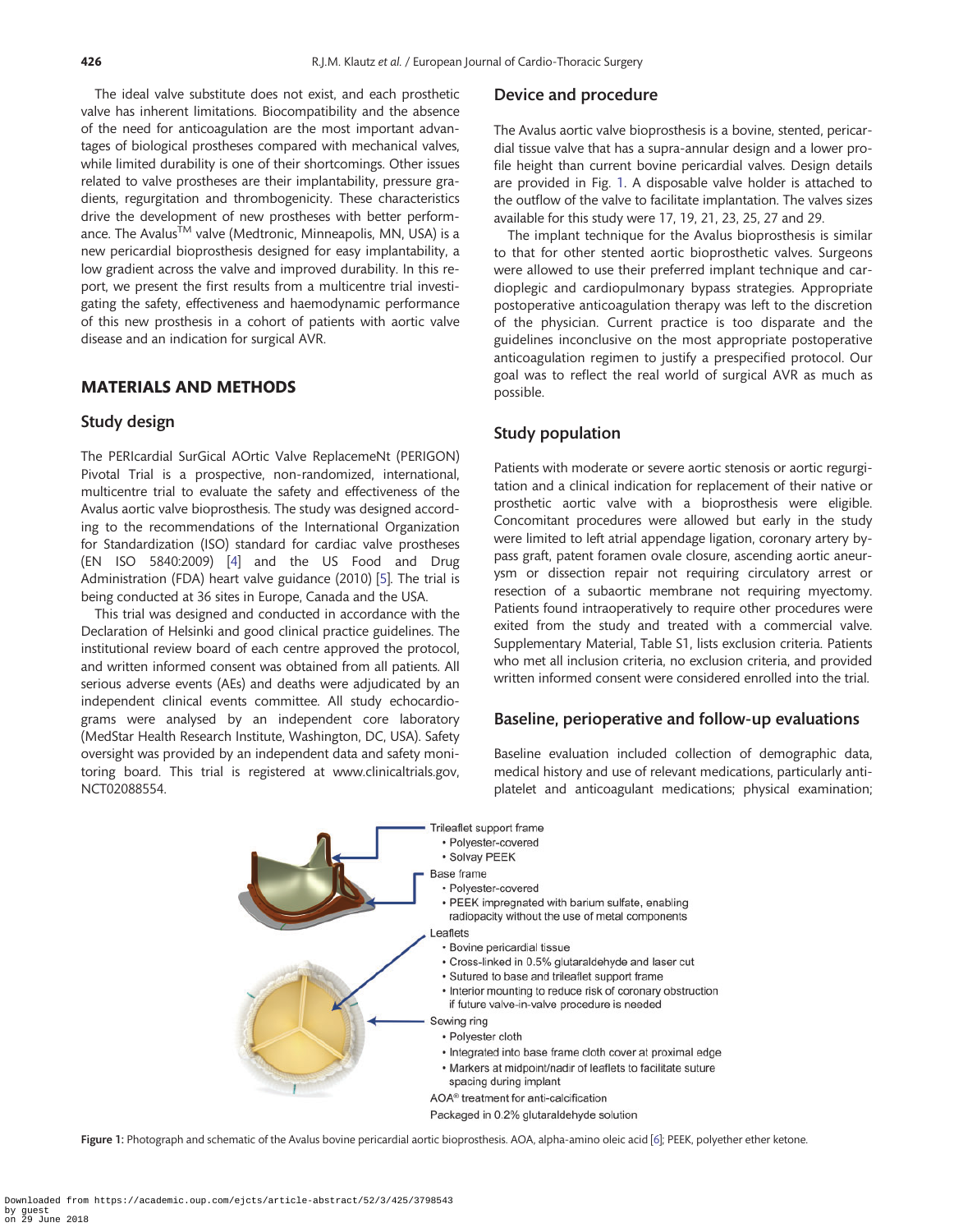assessment of New York Heart Association (NYHA) functional status and Society of Thoracic Surgeons (STS) score; 12-lead electrocardiography; haematology and chemistry tests, including serum creatinine; and transthoracic echocardiography (TTE). Baseline evaluations were required to be completed within 45 days before the scheduled implant procedure except for TTE, which could be completed within 90 days before implant.

Perioperative evaluation included collection of additional required procedures or interventions, valve data, device failure or malfunction, perioperative TTE, AEs or device deficiency and medication use.

Patients who received the study valve were scheduled for follow-up at hospital discharge (up to 30 days), 3 to 6 months and 1 year. These visits included assessment of NYHA classification, 12-lead electrocardiography, haematology and chemistry data, TTE, medications and AEs or device deficiency. After the 1-year visit, follow-up will continue annually through 5 years. Telephone follow-up calls will be made to assess vital status, medications and AEs or device deficiency at 18 and 30 months.

#### Study end-points

Safety end-points were the incidence of valve-related death and AEs over time, as defined by Akins et al. [[7\]](#page-6-0). Valve-related AEs included thromboembolism, thrombosis, all and major haemorrhage, all and major paravalvular leak (PVL) and endocarditis. The primary analysis compared linearized valve-related AE rates after valve implantation with the objective performance criteria (OPC) defined by the ISO and FDA for commercially available tissue valves [\[4](#page-6-0), [5\]](#page-6-0) (Supplementary Material, Table S2). The ISO and FDA guidance requires that new or modified bioprostheses perform as well as or better than the OPC for valve-related AEs. Linearized rates of late AEs were determined because the risk of an AE is assumed to remain constant over time after valve implantation. We hypothesized that the upper 95% confidence bounds of the true linearized valve-related AE rates for the study valve would be  $_{\geq}$ 2  $\times$  OPC. Secondary safety end-points included the incidence of reinterventions and explants over time.

Effectiveness end-points were NYHA functional classification and haemodynamic performance, including effective orifice area (EOA) indexed EOA (EOAi), and mean and peak aortic pressure gradients. Prosthesis–patient mismatch (PPM) was defined as follows: none/mild,  $EOAi > 0.85 \text{ cm}^2/\text{m}^2$ ; moderate,  $EOAi > 0.65 \leq$ 0.[8](#page-6-0)5 cm $^2$ /m $^2$ ; and severe, EOAi  $\leq$  0.65 cm $^2$ /m $^2$  [8].

#### Statistical analysis

The EN ISO 5840:2009 standards require that analyses be based on (i) a minimum of 150 patients followed up for 1 year and (ii) at least 400 valve-years of follow-up [[4\]](#page-6-0). These standards also specify that all implants are to be included in the analysis. These requirements are based on the method of Grunkemeier et al. [[9](#page-6-0)].

Descriptive statistics are used to report clinical characteristics and echocardiographic data. For categorical data, the number and percentage of patients in the category are presented. For continuous data, the mean ± standard deviation are presented. Early AE rates (those occurring  $\leq$ 30 days post-implant) were calculated as the number of early events/total number of subjects, expressed as a percentage. Linearized rates of late AEs were calculated as the total number of late events (those occurring >30 days post-implant) divided by the total follow-up time (the sum of accumulated late postoperative valve-years), expressed as a percentage. For AEs with OPC available, the linearized rates and their associated 1-sided upper 95% confidence bounds were compared with  $2 \times$  the OPC rate. We hypothesized that the upper 95% confidence bounds of the true linearized valverelated AE rates for the study valve would be  $\geq 2$  times greater than the OPC. If the upper 95% confidence limit for a complication rate is  $<$ 2 $\times$  the OPC rate, the null hypothesis can be rejected at a 1-sided significance level of 0.05 [\[5](#page-6-0), [9](#page-6-0)]. Kaplan–Meier survival analyses were also performed.

#### RESULTS

From May 2014 through January 2016, 753 subjects were enrolled into the PERIGON Pivotal Trial. Among the enrolled patients, 1 died and 66 withdrew before implantation (Supplementary Material, Table S3, lists reasons for withdrawal). This analysis includes 459.5 valve-years of follow-up with 686 subjects having received an implant and 270 subjects having completed 1 year of follow-up, thereby meeting the requirements of the ISO guidance. The total number of late (>30 days) valve-years was 405.3 ( $n = 683$ ). Figure 2 shows patient disposition from enrollment through 1 year. One hundred twenty patients were enrolled before the inclusion and exclusion criteria were updated.



Figure 2: Patient disposition from screening through 1-year follow-up evaluation.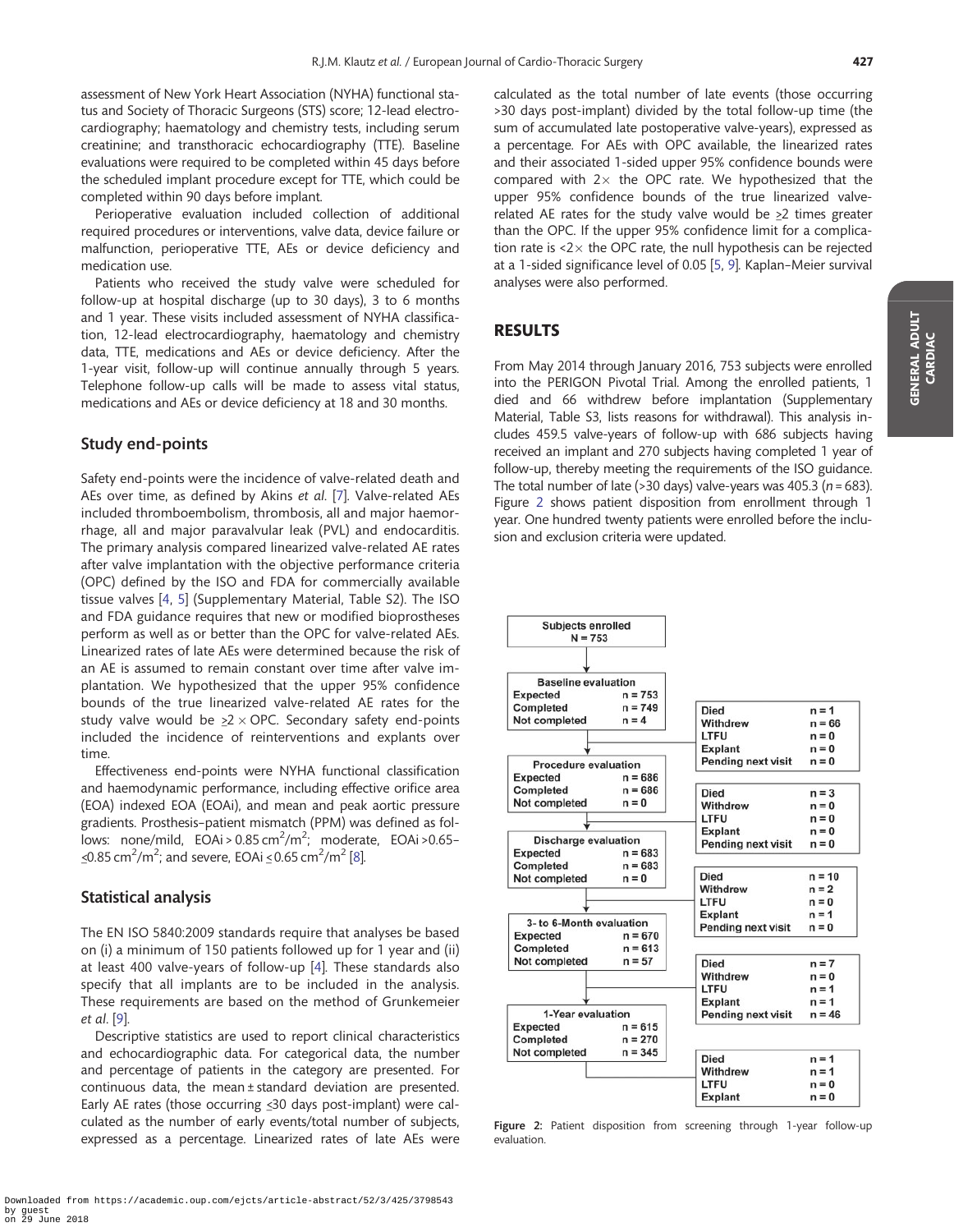Table 1 presents baseline patient characteristics. The study population consisted of typical patients referred for AVR with common comorbid conditions. STS criteria [[10\]](#page-6-0) indicated 627 (91.4%) patients were at low risk of mortality (predicted risk of mortality [STS PROM] <4%), 55 (8.0%) were at intermediate risk (STS PROM 4–8%) and 4 (0.6%) were at high risk (STS PROM >8%). Nearly 80% had received no previous coronary intervention, and only 2 (0.3%) had undergone prior AVR.

## Procedural details

Table 2 provides procedural information, including indications for AVR and surgical approaches used. Among the 686 implanted valves, 210 (30.6%) were placed with simple interrupted sutures, 369 (53.8%) with pledgeted mattress sutures, 39 (5.7%) with a continuous running technique, 42 (6.1%) with everted mattress sutures, 316 (46.1%) with non-everted mattress sutures, 2 (0.3%) with a figure of eight suture, 72 (10.5%) with Cor-Knot fasteners and 17 (2.5%) with another technique. The valve was placed in an intra-annular position in 111 patients (16.2%) and the supra-annular position in 555 (80.9%). Mean total aortic cross-clamp time was 77.6 ± 30.8 min; for

## Table 1: Baseline patient characteristics<sup>a,b</sup>

| Characteristic                                                                                  | Patients ( $n = 686$ )  |
|-------------------------------------------------------------------------------------------------|-------------------------|
| Age (years)                                                                                     | $70.5 \pm 9.2$          |
| Male                                                                                            | 506 (73.8%)             |
| Body surface area (m <sup>2</sup> )                                                             | $2.0 \pm 0.2$           |
| <b>NYHA Class</b>                                                                               |                         |
| I                                                                                               | 76 (11.1%)              |
| Ш                                                                                               | 324 (47.2%)             |
| Ш                                                                                               | 273 (39.8%)             |
| IV                                                                                              | 13 (1.9%)               |
| STS mortality risk (%)                                                                          | $2.1 \pm 1.4$           |
| STS morbidity/mortality risk (%)                                                                | $15.0 \pm 6.1$          |
| Comorbid conditions                                                                             |                         |
| Coronary artery disease                                                                         | 282 (41.1%)             |
| Congestive heart failure                                                                        | 150 (21.9%)             |
| Hypertension                                                                                    | 525 (76.5%)             |
| Angina                                                                                          | 276 (40.2%)             |
| Dyslipidaemia                                                                                   | 400 (58.3%)             |
| Smoking                                                                                         | 315 (45.9%)             |
| Current smoking                                                                                 | 51 (7.4%)               |
| Left ventricular hypertrophy                                                                    | 273 (39.8%)             |
| <b>Diabetes</b>                                                                                 | 178 (25.9%)             |
| Endocarditis                                                                                    | 2(0.3%)                 |
| Rhythm on ECG                                                                                   |                         |
| Sinus rhythm                                                                                    | 548 (80.1%)             |
| Pacing                                                                                          | 14 (2.0%)               |
| Atrial fibrillation                                                                             | 32 (4.7%)               |
| Other                                                                                           | 90 (13.2%)              |
| Previous coronary interventions                                                                 |                         |
| Coronary artery bypass graft                                                                    | 20 (2.9%)               |
| Percutaneous coronary intervention                                                              | 90 (13.1%)              |
| Implanted cardiac device                                                                        | 20 (2.9%)               |
| Percutaneous valvuloplasty                                                                      | $1(0.1\%)$              |
| Previous aortic valve implant                                                                   | $6(0.9\%)$              |
| Previous open-heart surgeries<br>1                                                              |                         |
| $2+$                                                                                            | 27 (3.9%)<br>$1(0.1\%)$ |
|                                                                                                 |                         |
|                                                                                                 |                         |
| <sup>a</sup> Values are mean $\pm$ SD or n (%).                                                 |                         |
| <sup>b</sup> Supplementary Material, Table S5, contains additional baseline<br>characteristics. |                         |

isolated AVR ( $n = 338$ ), it was  $65.4 \pm 23.1$  min; and for combined procedures ( $n = 348$ ),  $89.5 \pm 32.8$  min. Supplementary Material, Fig. S1, shows valve size distribution.

## Clinical events

Figure [3](#page-4-0) compares the late linearized rates and upper 95% confidence limits for valve-related AEs to OPC. As shown, the upper 95% confidence limits of the late linearized AE rates were below  $2\times$  OPC for all events except all and major haemorrhage. Details about the bleeding events are provided in the Supplementary Material.

There were 21 deaths (7 up to 30 days and 14 >30 days postimplant); 2 were valve related and 7 were cardiac deaths. The Kaplan–Meier estimates of freedom from all-cause, cardiac and valve-related mortality at 1 year were 96.4% (95% CI 94.1–97.8), 98.9% (95% CI 97.4–99.5) and 99.6% (95% CI 97.4–99.9), respectively. No valve thrombosis, haemolysis or structural valve deterioration was observed throughout the study period. The early mortality rate was 1.0% ( $n = 7$ ) overall, 0.7% ( $n = 5$ ) among lowrisk patients,  $0.3\%$  ( $n = 2$ ) among intermediate-risk patients, and 0.0% ( $n = 0$ ) among high-risk patients. Supplementary Material, Table S4, shows additional early safety end-points. As shown, the

#### Table 2: Procedural details

| Procedural information                                        | Subjects ( $n = 686$ ) |
|---------------------------------------------------------------|------------------------|
| Primary indication for AVR                                    |                        |
| Aortic stenosis                                               | 587 (85.6%)            |
| Aortic regurgitation                                          | 37 (5.4%)              |
| Mixed                                                         | 59 (8.6%)              |
| Failed prosthesis                                             | 3(0.4% )               |
| Surgical approach                                             |                        |
| Median sternotomy                                             | 540 (78.7%)            |
| Hemisternotomy                                                | 96 (14.0%)             |
| Right thoracotomy                                             | 38 (5.5%)              |
| Other                                                         | 12 (1.7%)              |
| Combined procedures                                           |                        |
| None                                                          | 338 (49.3%)            |
| Coronary artery bypass graft                                  | 225 (32.8%)            |
| Left atrial appendage closure                                 | 49 (7.1%)              |
| Patent foramen ovale closure                                  | $4(0.6\%)$             |
| Ascending aortic aneurysm not requiring<br>circulatory arrest | 41 (6.0%)              |
| Myectomy                                                      | 21 (3.1%)              |
| Ascending aorta replacement                                   | 20 (2.9%)              |
| Annular enlargement                                           | 3/125 (2.4%)           |
| Aortotomy enlargement                                         | 17/126 (13.5%)         |
| Resection of subaortic membrane not<br>requiring myectomy     | 12 (1.7%)              |
| Maze procedure                                                | 12 (1.7%)              |
| Dissection repair not requiring<br>circulatory arrest         | $1(0.1\%)$             |
| Aortic arch replacement                                       | $2(0.3\%)$             |
| Mitral valve replacement (unplanned)                          | $1(0.1\%)$             |
| Root replacement                                              | $1(0.1\%)$             |
| Other                                                         | 22 (3.2%)              |
| Total bypass time (min)                                       | $102.6 \pm 39.3$       |
| <b>Isolated AVR</b>                                           | $88.8 \pm 30.3$        |
| AVR + combined procedures                                     | $116.1 \pm 42.2$       |
|                                                               |                        |

Values are mean  $\pm$  SD or n (%).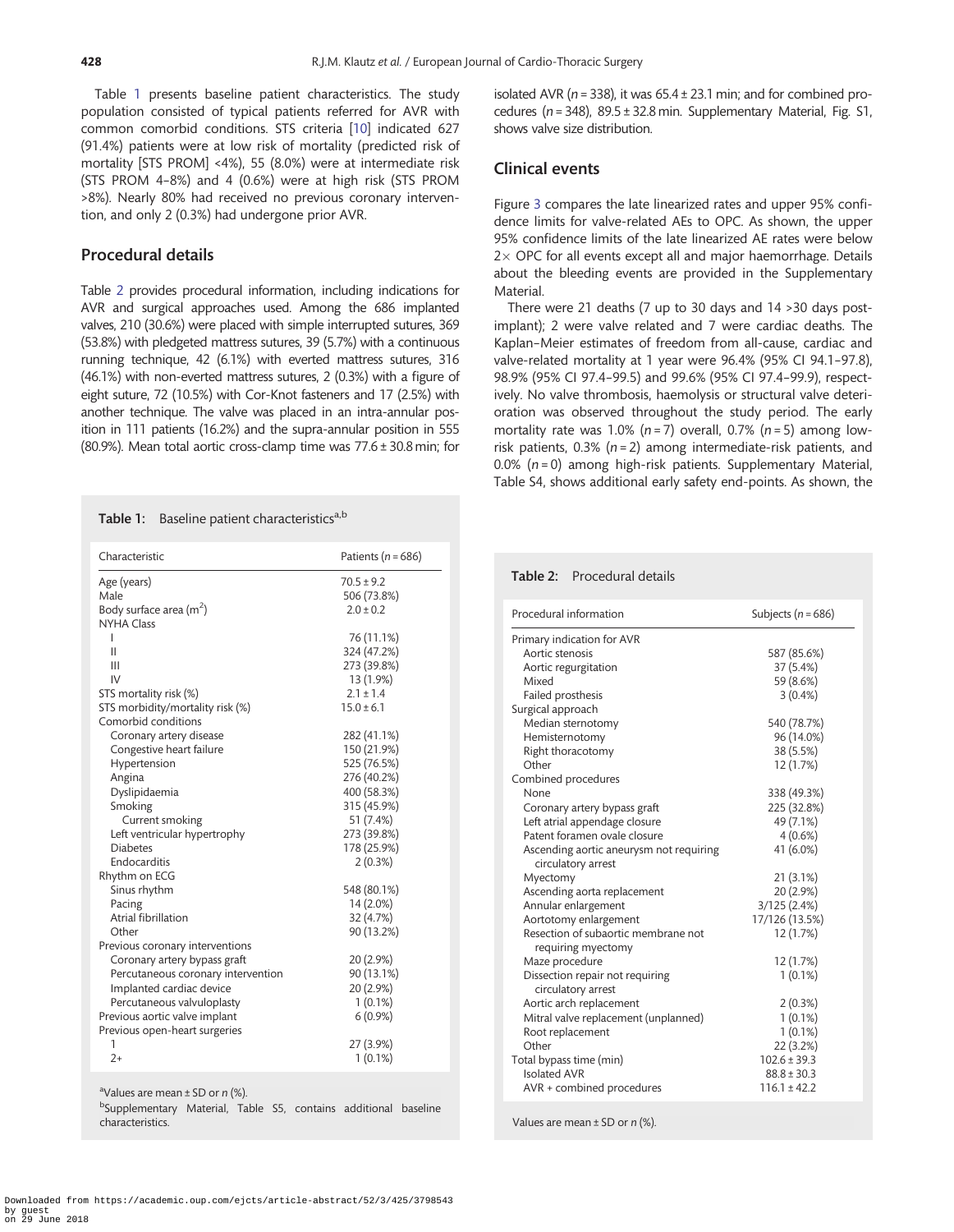<span id="page-4-0"></span>rates of endocarditis, reintervention and explant were all very low. Table 3 provides medication use at each office follow-up visit. The Supplementary Material contains additional information about anticoagulation.

#### **Effectiveness**

Figure 4 illustrates NYHA functional classification at baseline, 3–6 months and 1 year. Nearly three-fourths of patients improved 1 or 2 classes from baseline to 1 year, whereas 1.5% worsened by 1 class over the same period.

#### Haemodynamic performance

Figure 5 illustrates the mean aortic gradient and EOA from baseline through the 1-year evaluation, showing improvement in these parameters after AVR. Peak aortic gradient was 67.9 ± 25.3 at baseline,  $24.2 \pm 8.6$  at discharge/30 days,  $22.3 \pm 7.7$  at 3-6 months and  $23.3 \pm 7.7$  at 1 year. Mean EOAi for all valves was  $0.44 \pm 0.25$  at baseline,  $0.80 \pm 0.19$  at discharge/30 days,  $0.80 \pm 0.18$  at 3-6 months and  $0.76 \pm 0.16$  at 1 year. The proportion of subjects with no, moderate and severe PPM at 1 year was 24.4%, 50.0% and 25.6%, respectively.

## Regurgitation

PVL was classified as none or trace in >94% of patients at discharge/30 days, 3–6 months and 1 year. Mild PVL was observed in 1.8%, 3.0% and 1.2% of patients at the same time points, respectively. Moderate PVL occurred in 0.5% of patients at 3–6 months. There were no cases of severe PVL.



Figure 3: Valve-related late adverse events (>30 days to 1 year) compared with  $2\times$  objective performance criteria (OPC). Error bars indicate 95% upper bound of late linearized rate for each event.

Table 3: Antiplatelet and anticoagulant use at baseline and follow-up visits

Transvalvular regurgitation (TVR) was classified as none or trace in >93% of patients at the 3 evaluations. Mild TVR was observed in 3.3% of patients at discharge/30 days, 4.5% at 3–6 months and 4.7% at 1 year. One patient (0.2%) had moderate TVR at the 3- to 6-month visit, and none was found to have severe TVR.

## **DISCUSSION**

In this first analysis of the PERIGON Pivotal Trial, we found low rates of early and late mortality and valve-related AEs and



Figure 4: New York Heart Association (NYHA) classification from baseline through 1-year follow-up evaluation.



Figure 5: Haemodynamic performance from baseline through 1-year followup evaluation.

|       |              | <b>Table 5.</b> Thiuplatclet and anticoaguiant use at basemic and follow up visits |                              |
|-------|--------------|------------------------------------------------------------------------------------|------------------------------|
| Visit | Antiplatelet | Anticoagulant                                                                      | Antiplatelet + anticoagulant |

| Visit                    | Antiplatelet | Anticoagulant | Antiplatelet + anticoagulant | No medication |
|--------------------------|--------------|---------------|------------------------------|---------------|
| Baseline ( $n = 686$ )   | 386 (56.3%)  | 43 (6.3%)     | 30 (4.4%)                    | 227 (33.1%)   |
| Discharge ( $n = 683$ )  | 373 (54.6%)  | 71 (10.4%)    | 230 (33.7%)                  | 9(1.3%)       |
| 3-6 months ( $n = 612$ ) | 411 (67.2%)  | 54 (8.8%)     | 97 (15.8%)                   | 50 (8.2%)     |
| 1 year ( <i>n</i> = 270) | 195 (72.2%)  | 25 (9.3%)     | 26 (9.6%)                    | 24 (8.9%)     |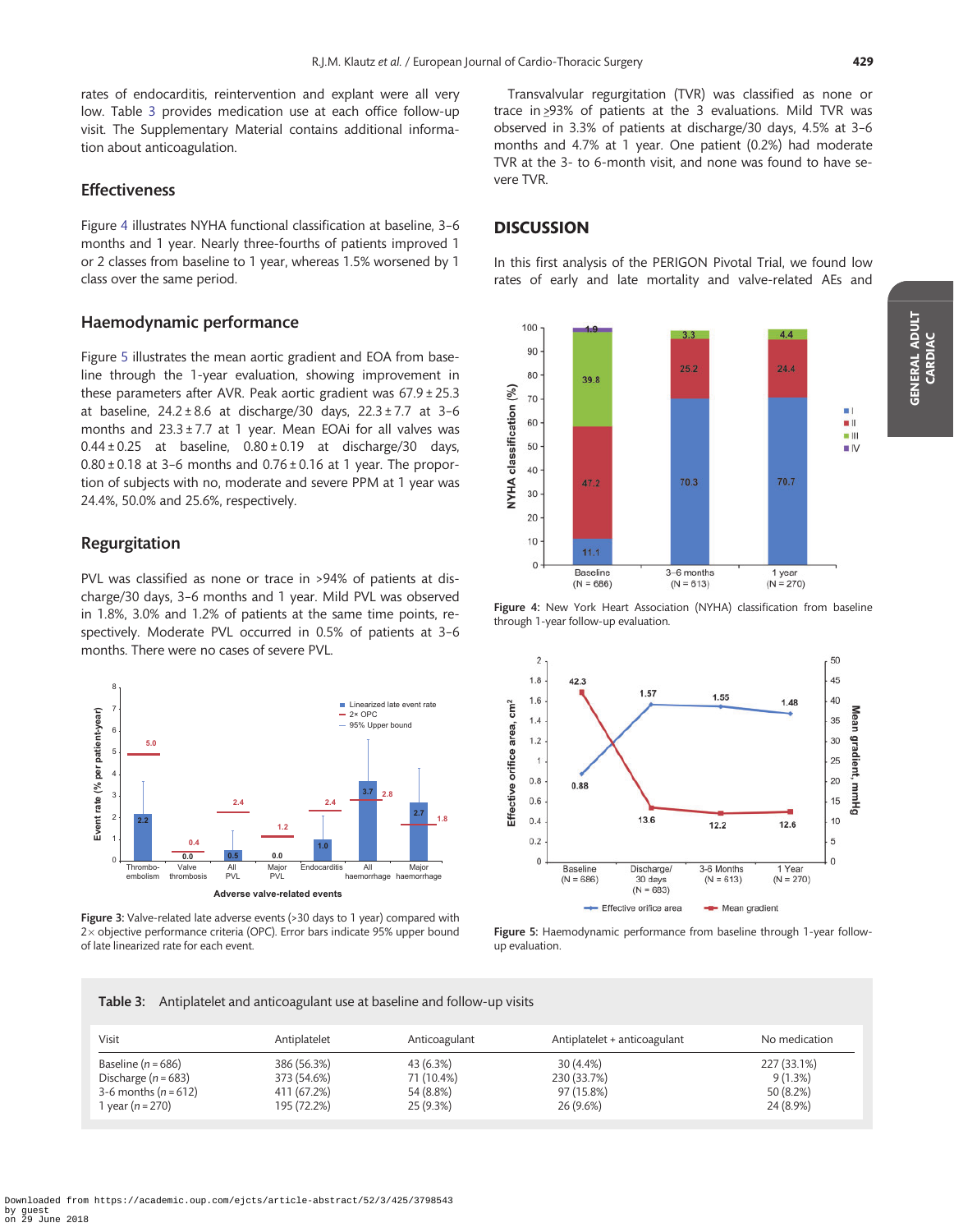improvement in NYHA functional status and haemodynamic performance.

The mortality rates in this study compare favourably with those reported for other bioprostheses. We observed an early mortality rate of 1.0%, compared with 30-day mortality rates of 1.8% reported for the Trifecta valve [[11\]](#page-6-0) and 2.0% and 0% reported for the Magna Ease and Trifecta valves, respectively [\[12](#page-6-0)]. Our rate of freedom from all-cause mortality at 1 year (96.4%) was similar to the rates reported for the Trifecta (95.8% and 96.0%) and Magna Ease (90.6%) valves [[11](#page-6-0), [12](#page-6-0)]. In the Nordic Aortic Valve Intervention (NORDIC) Trial, an all-comers randomized study comparing surgical and transcatheter AVR, the 1-year all-cause mortality rate in the surgical AVR group was 7.5% (Kaplan–Meier estimate) [[13\]](#page-6-0).

Both early event rates and late linearized rates for other valverelated safety outcomes compared favourably with results reported for the Trifecta valve [[11\]](#page-6-0). In both studies, there were no early or late cases of valve thrombosis, major PVL, structural valve deterioration or haemolysis. Late linearized rates were similar for all other valve-related AEs, including thromboembolism (Avalus and Trifecta, respectively: 2.2% and 1.9% per valve-year), PVL (0.5% and 0% per valve-year), endocarditis (1.0% and 1.1% per valve-year), non-structural valve dysfunction (0.5 and 0.1% per valve-year), reintervention (0.5% and 0.6% per valve-year) and explant (0.5% and 0.6% per valve-year).

The primary results for bleeding were somewhat unexpected, though also reported by others on biological valves [\[11](#page-6-0)]. There were 15 late all-haemorrhage events  $(n = 13)$ , 11 of which were major ( $n = 9$ ). These events yielded late linearized rates of 3.7% per valve-year and 2.7% per valve-year, respectively; with upper bounds of 5.6% and 4.3%, both exceeded the  $2\times$  OPC rates of 2.8% and 1.8% per valve-year. The current analysis includes 1-year data for only 270 of 686 (39%) implanted patients, so it is likely the linearized rates calculated for haemorrhage are inflated owing to the proportion of patients still receiving prophylactic anticoagulant administration following implantation. As explained in Methods, linearization assumes a relatively constant rate of events over time. This is clearly not true for bleeding, as these events are much more frequent in the early months of follow-up (3–6 months postoperatively) than in the later months after implant. Linearization, or extrapolation from these early months to 1 year, yields a rate that is likely higher than would be the case if the entire follow-up of 1 year would have been captured. In addition, two-thirds of the patients were taking an antiplatelet or anticoagulant agent, or both, at baseline for nonvalvular indications. Eleven of the 15 all-haemorrhage events occurred in patients taking warfarin (Coumadin $^{\circledR})$  or other anticoagulants, such as dabigatran (Pradaxa $^\circ$ ), clopidogrel (Plavix $^\circ$ ) or heparin. In patients taking chronic anticoagulation for comorbid conditions such as atrial fibrillation, the presence of a bioprosthesis does not directly affect the risk of an anticoagulantrelated haemorrhage event. Rather, the risk of anticoagulantrelated bleeding is more likely attributable to the management of the anticoagulation regimen for non-valvular indications. In fact, only 1 bleeding event was directly related to anticoagulation taken to prevent early thrombosis after implantation (see Supplementary Material). As with other tissue bioprostheses, the instructions for use of the Avalus valve recommend anticoagulation during the initial healing stages following implant. Thus, the risk of anticoagulant-related haemorrhage is increased during this time. However, the use of anticoagulation in this study decreased over time (Table [3\)](#page-4-0), but 11 of the 15 late haemorrhage events occurred during the early postoperative months, between 31 days and 6 months. These findings, along with the wide variability of anticoagulation usage, suggest that bleeding events might not be a very useful performance criterion for bioprostheses considering the current OPC definition of a 'late' event (>30 days post-implant). However, because this is an ISO requirement, it was kept in the analysis.

NYHA functional classification was improved in almost all patients receiving the Avalus valve with only 4.4% of patients in Class III and none in Class IV at 1 year, comparable to other commercially available valves [[11](#page-6-0)] and proving the effectiveness in treating aortic valve disease. The mean pressure gradient for all valve sizes in our cohort was 13.6 ± 4.8 mmHg at discharge/30 days,  $12.2 \pm 4.2$  mmHg at 3-6 months and  $12.6 \pm 4.3$  mmHg at 1 year. In recent studies of other valves, mean gradients ranged from  $9.1 \pm 3.9$  to  $14.0 \pm 5.0$  mmHg at discharge,  $8.9 \pm 3.9$  to 11.4  $\pm$  3.1 at 6 months and  $9.4 \pm 4.3$  to  $12.9 \pm 3.8$  at 1 year [[12,](#page-6-0) [14](#page-6-0)]. EOAs in this cohort were  $1.6 \pm 0.4 \text{ cm}^2$  at discharge/30 days,  $1.6 \pm 0.4$  cm<sup>2</sup> at 3-6 months and  $1.5 \pm 0.4$  cm<sup>2</sup> at 1 year, which compare favourably with EOA values ranging from  $1.5 \pm 0.3$  to  $1.8 \pm 0.4 \text{ cm}^2$  at discharge,  $1.6 \pm 0.5$  to  $2.1 \pm 0.5 \text{ cm}^2$  at 6 months, and  $1.4 \pm 2.4 \text{ cm}^2$  and  $1.7 \pm 0.4$  at 1 year for other valves [[11](#page-6-0), [12](#page-6-0), [14](#page-6-0)]. These differences are clinically insignificant, and all these contemporary pericardial valves seem to perform well. The proportion of subjects with moderate or severe PPM in our study was 50.0% and 24.4%, respectively, at 1 year. Severe PPM has been reported in 20.7% to 33.9% of patients undergoing surgical AVR in clinical trials comparing surgical and transcatheter AVR [\[15](#page-6-0)–[17\]](#page-6-0). The meaning of severe PPM has been questioned [\[18](#page-6-0)] and should be interpreted with caution.

## Limitations

Due to the design of the study, the 1-year results could be reported on only 270 patients. This analysis was designed to meet the requirements of EN ISO 5840:2009 [[4](#page-6-0)], which required at least 150 patients followed to 1 year and at least 400 valve-years. However, because the PERIGON Pivotal Trial was powered to meet the requirement of the US FDA [\[5\]](#page-6-0), a minimum of 800 valve-years is needed to accurately detect the smallest acceptable haemorrhage event rate (1.2%) with a power of 0.80; even more valve-years will be required for major haemorrhage. In addition, the majority of patients in this cohort had not completed their 1-year visit and were in the early postoperative period. It is likely that many of those patients were still receiving anticoagulation and thus had a higher risk of bleeding events. Furthermore, the exclusion criteria became more restrictive after the first 120 patients were enrolled, as did the allowable combined procedures, which may have influenced early bleeding events.

Another limitation is that we did not include a control arm. A true control group is difficult to define as all commercial valves have their own benefits and limitations; there is no 'gold standard' for AVR studies. We therefore elected to compare this valve to OPC as many new valves have been tested against the same standards.

This article describes safety and efficacy of a new bioprosthesis. The most important information for these types of prosthesis, however, is durability. Although several design features have been incorporated in this new valve to increase its durability, only longer term follow-up studies can demonstrate this promise.